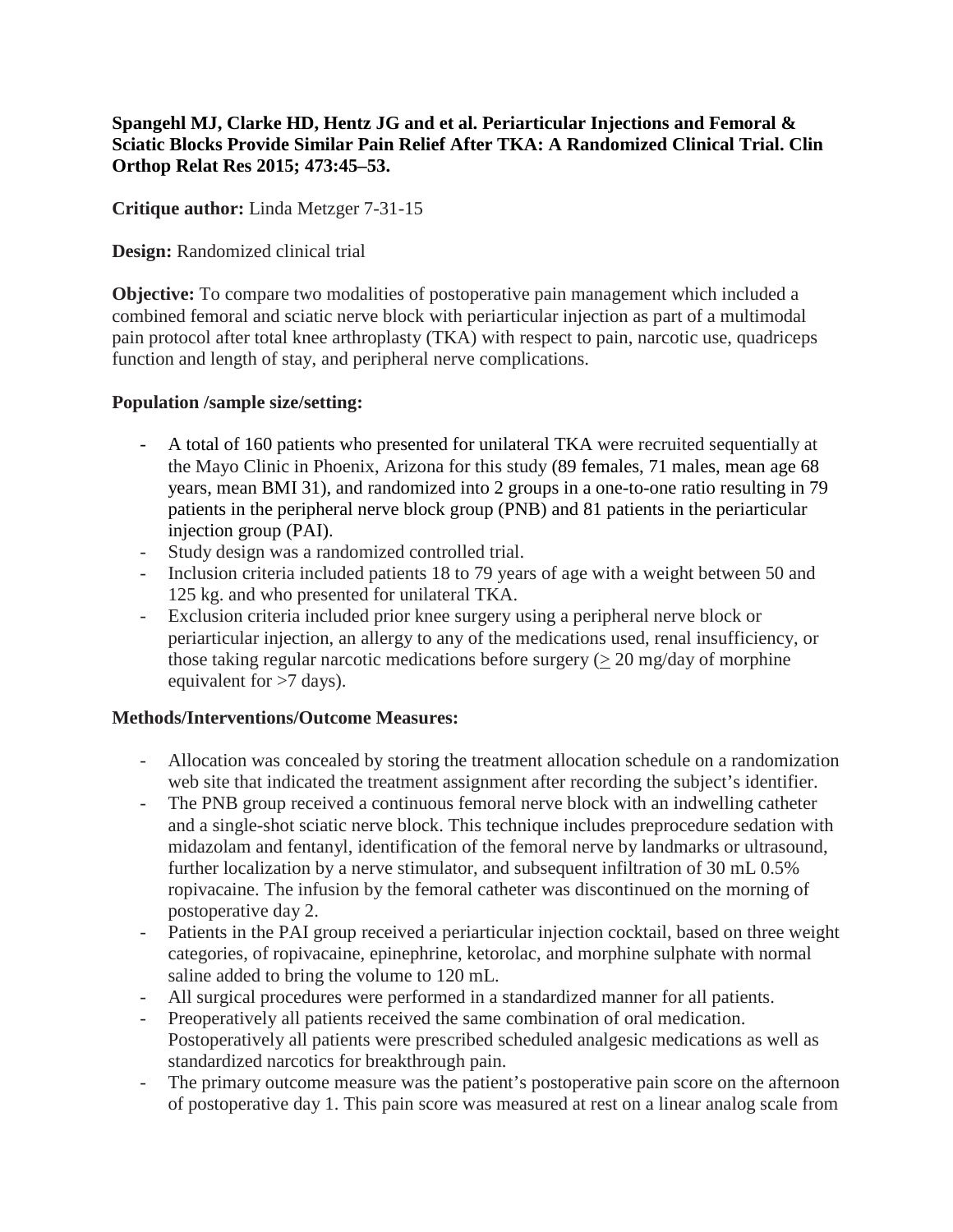0 to 10 points before the patient's afternoon physical therapy session on the day after surgery (postoperative day 1).

- The secondary outcomes included pain scores measured at rest at other standardized times during hospitalization, self-reported feeling of nausea (scale from 0 to 10 with  $0 =$ no nausea and  $10 =$  extreme nausea), return of quadriceps function assessed as quadriceps extensor lag and ability to straight-leg raise, narcotic use, length of hospital stay, and peripheral nerve complications related to either the peripheral nerve block or injection assessed at 6-week follow-up.
- Estimated sample size was 75 patients per group yielding a power of 80% ( $a = 0.05$ ) to detect a difference of 1 point (0.5 SD) on the primary outcome measure of pain.
- Data were analyzed according to intent-to-treat principle.
- A subgroup analysis was also performed on patients who received the allocated treatment as per the planned protocol.

# **Results:**

- Baseline characteristics displayed no significant differences between the 2 treatment groups.
- The mean pain score on the afternoon the day after surgery (main outcome measure) did not differ between the two groups (PNB group 2.9, PAI group 3.0,  $95\%$  CI = -0.8 to 0.6,  $p = 0.76$ ). The per-protocol subgroup analysis yielded similar results.
- Mean pain scores taken at three other times points on the day after surgery (postoperative day 1) were also similar between groups.
- On the day of surgery, significantly fewer patients reported pain in the PNB group than in the PAI group on arrival in the patient's room and on the evening of the day of surgery. All other recorded times had no significant differences in pain scores between the two groups.
- Narcotic consumption intraoperatively and on the day of surgery was significantly lower in the PNB group than in the PAI group (intraoperative: PAI group, 23.6 mg morphine equivalents, PNB group: 17.4, 95% CI = -9.1 to -3.3, p<0.001); day of surgery: PAI group 11.7 mg morphine equivalents, PNB group, 4.6 mg,  $95\%$  CI = -10.6 to -3.6, p<0.001). The mean narcotic dose did not differ between groups after the day of surgery.
- The incidence of nausea did not differ between groups on the day of surgery or the day after surgery. The incidence of nausea was slightly higher in the PNB group than in the PAI group on the second day after surgery.
- Quadriceps function was significantly lower in the PNB group than in the PAI group. Fewer patients in the PNB group were able to perform a straight-leg raise, with or without extensor lag, during the first 2 days after surgery. On the morning of day 1, 19 (24%) of the PNB group could perform a straight-leg raise versus 63 (79%), (95% CI = -0.67 to  $-0.41$ ,  $p<0.001$ ) in the PAI group. By the afternoon of postoperative day 2, for those remaining in the hospital, quadriceps function no longer differed between the two groups.
- Mean length of stay was 0.4 days longer in the PNB group than in the PAI group (2.84) days PNB and 2.44 days PAI group; 95% CI, 0.1 to 0.7;  $p = 0.02$ ).
- Postoperative sensory changes or peripheral nerve injury, mainly as a dysesthesia, assessed at 6 weeks follow-up were significantly more common in the PNB group than in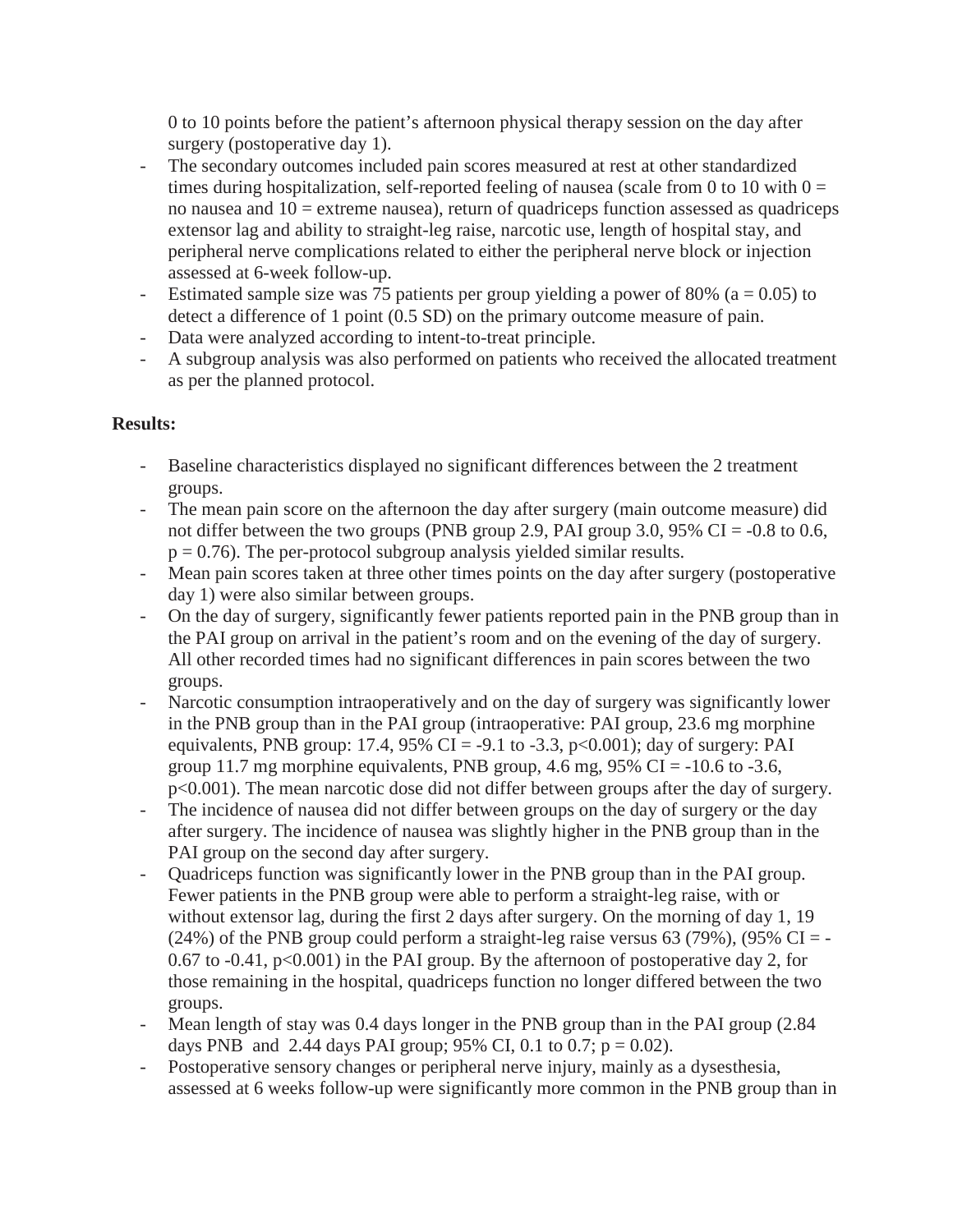the PAI group. Twelve percent (9 of 77) of patients in the PNB group experienced sensory change versus one percent (1 of 79) in the PAI group ( $p = 0.009$ ). No motor changes were observed in either group.

The type of postoperative pain management may also have played a role in another postoperative adverse event, accidental falls. Three patients in the PNB group and no patient in the PAI group fell postoperatively, but this difference was not significant. ( $p =$ 0.12).

### **Authors' conclusions:**

- Patients receiving periarticular injections had similar pain scores, shorter lengths of hospital stay, less likelihood of peripheral nerve dysesthesia, but greater narcotic use on the day of surgery compared with patients receiving peripheral nerve blocks. Periarticular injections provide adequate pain relief, are simple to use, and avoid the potential complications associated with nerve blocks.
- Both modalities of postoperative pain management showed beneficial effects and no significant difference between treatment groups was found on the primary outcome measure of pain.
- Strengths of this study include its randomized design, and standardized patient care medications, surgical procedure, and postoperative therapy protocols. It was adequately powered and relatively homogeneous. Patients with prior knee surgery or who were narcotic-tolerant were excluded. Patient evaluations conducted at 6 weeks follow-up beyond the hospitalization for any neurologic complications related to the surgery were another strength of the study.
- One limitation of the study was the inability to blind patients and staff to the treatment arms that each patient received, because the presence of the femoral catheter and neurological changes expected from peripheral blocks make it obvious as to which group the patients were allocated.
- The only complication that was statistically different between the two groups was neuritis. Nine patients (12%) in the PNB group versus one (1%) in the PAI group reported sensory changes 6 weeks postoperatively. These changes were typically described as a dysesthesia in the distribution of the nerve.
- Another limitation of the study was that patients' pain was evaluated at rest and not with activity. It might be expected that both groups would have proportionally higher pain with activity and hence no difference between the groups.
- Since length of hospital stay data was calculated from the medical records and not necessarily when the patient was deemed ready for discharge, this result may present some bias. Randomization should eliminate any bias regarding length of stay data, because all patients had the same postoperative physical therapy protocol.
- Another limitation was that the study was not powered to identify certain rare events such as falls. A larger sample may have shown significance in the trend of more falls in the peripheral nerve block group.
- Although the study found a statistically shorter length of stay (almost a half day less) in the PAI group, this may not translate into significant savings because the majority of cost is incurred early in the hospital stay for joint replacement.